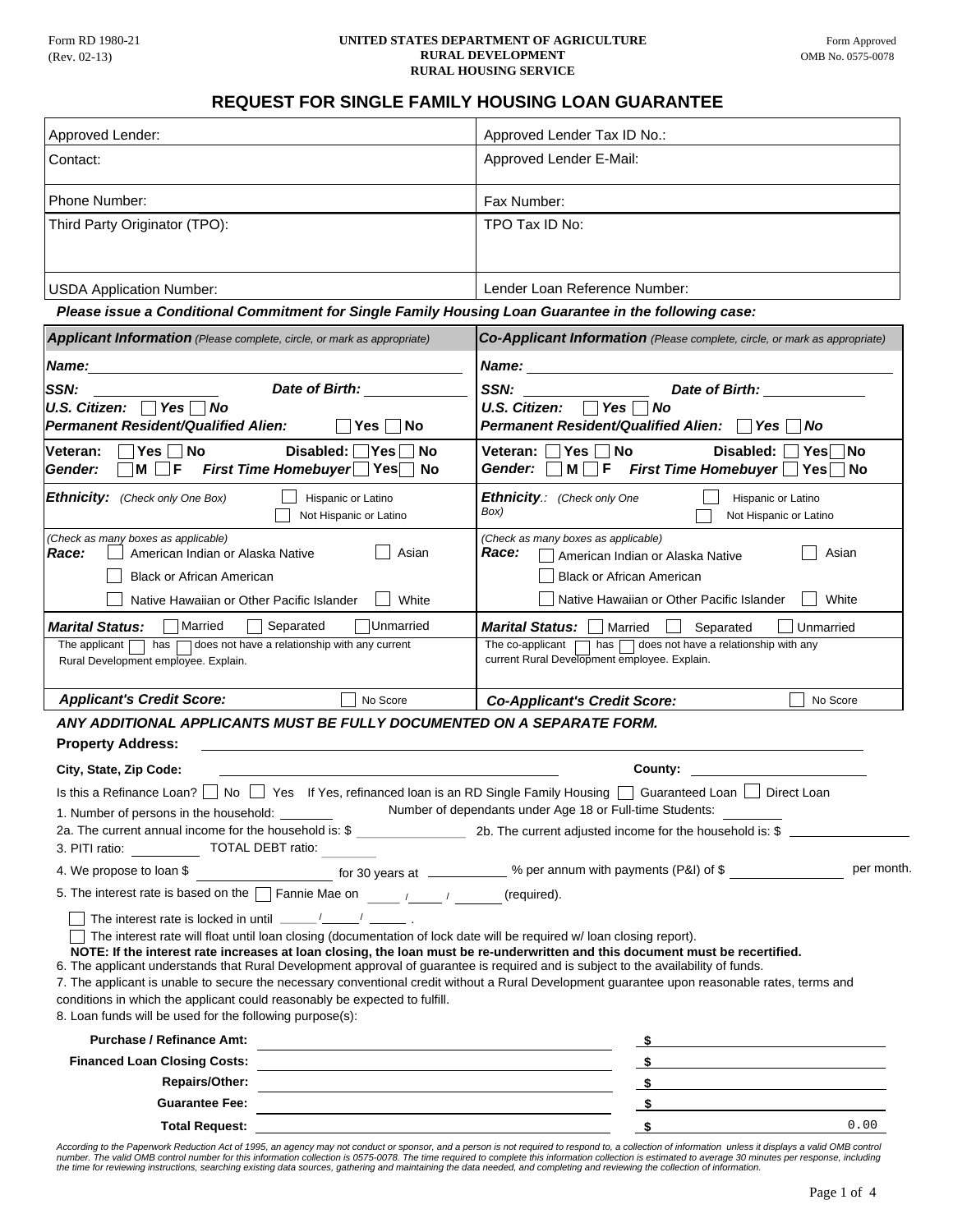# **Certifications**

## **Approved Lender Certification**

In order to induce the Agency to issue the requested guarantee, we certify that we have originated and underwritten the loan in compliance with all Agency loan requirements. This form contains or is supplemented with all information required by 7 C.F.R. § 1980.353(c).

Lender's Authorized Representative Signature / Title

**Date** 

Name of Authorized Representative

Title/Company

### **Applicant(s) Acknowledgments and Certifications**

**CERTIFICATION.** As the applicant, I certify to the best of my knowledge and belief; (1 ) I am not presently debarred, suspended, declared ineligible, or voluntarily excluded from covered transactions by any Federal department or agency; (2) I have not within a three year period preceding this proposal been convicted or had a civil judgment rendered against me for commission of fraud or a criminal offense in connection with obtaining, attempting to obtain, or performing a public (Federal, state, or local) transaction or contract under a public transaction; or commission of embezzlement, theft, forgery, bribery, falsification, or destruction of records, making false statement, or receiving stolen property; (3) I do not have an outstanding judgment lien on any property for a debt in favor of the United States which was obtained in any Federal court other than the United States Tax Court; and (4) I am not delinquent on any outstanding debt to the Federal Government (excluding any Federal Tax debt).

I AM (WE ARE) unable to provide the housing I (we) need on my (our) own account, and I am (we are) unable to secure the credit necessary for this purpose from other sources upon terms and conditions which I (we) can reasonably fulfill. I (we) certify that the statements made by me (us) in this application are true, complete and correct to the best of my (our) knowledge and belief and are made in good faith to obtain a loan.

I (we) acknowledge this loan will be subject to payment of an annual fee by the Lender. The Lender may pass this fee on to me (us). I (we) understand that the annual fee for the first year is calculated when the loan is closed based upon the loan amount. Thereafter, the annual fee is calculated every 12 months based upon the average scheduled amortized unpaid principal balance. Billing for the annual fee will begin 12 months from the closing of the loan.

Warning: Section 1001 of Title 18, United States Code provides: ''Whoever, in any matter within the jurisdiction of any Department or Agency of the United States knowingly and willfully falsifies, conceals or covers up by any trick, scheme, or device a material fact, or makes any false, fictitious or fraudulent statements or representations, or makes or uses any false writing or document knowing the same to contain any false, fictitious or fraudulent statement or entry, shall be fined under this title or imprisoned not more than five years, or both.''

Each of the undersigned hereby acknowledges having read page three and four of this document as it relates to information regarding the PRIVACY ACT and a NOTIFICATION TO APPLICANT ON USE OF FINANCIAL INFORMATION FROM FINANCIAL INSTITUTION.

Print Applicant's Name **Date Date Principle Applicant's Signature Date Date** Applicant's Signature

Print Co-Applicant's Name **Date Co-Applicant's Secure Co-Applicant's Signature** Date

Co-Applicant's Signature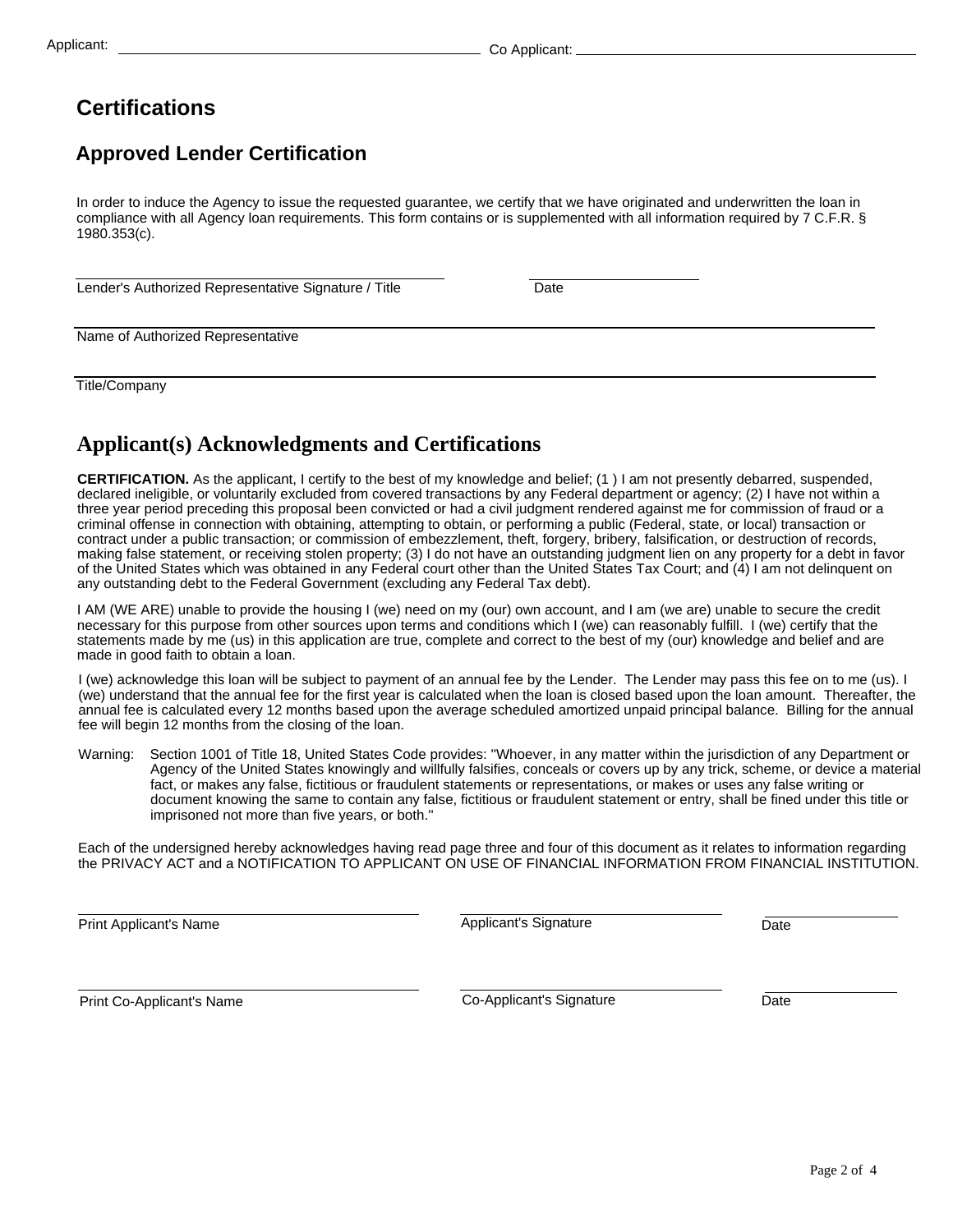#### **NOTICE TO APPLICANT REGARDING PRIVACY ACT INFORMATION**

The information requested on this form is authorized to be collected by the Rural Housing Service (RHS), Rural Business Cooperative Services (RBS), Rural Utilities Service (RUS) ("the agency") by title V of the Housing Act of 1949, as amended (42 U.S.C. 1471 et seq.) or by the Consolidated Farm<br>and Rural Development Act (7 U.S.C. 1921 et seq.), or by other laws admin

Disclosure of information requested is voluntary. However, failure to disclose certain items of information requested, including your Social Security Number or Federal Identification Number, may result in a delay in the processing of an application or its rejection. Information provided may be used outside of the agency for the following purposes:

1. When a record on its face, or in conjunction with other records, indicates a violation or potential violation of law, whether civil, criminal or regulatory in nature, and whether arising by general statute or particular program statute, or by regulation, rule, or order issued pursuant thereto, disclosure may be made to the appropriate agency, whether federal, foreign, state, local, or tribal, or other public authority responsible for enforcing, investigating or prosecuting such violation or charged with enforcing or implementing the statute, or rule, regulation, or order issued pursuant thereto, if the information disclosed is relevant to any enforcement, regulatory, investigative, or prosecute responsibility of the receiving entity.

2. A record from this system of records may be disclosed to a Member of Congress or to a Congressional staff member in response to an inquiry of the Congressional office made at the written request of the constituent about whom the record is maintained.

3. Rural Development will provide information from this system to the U.S. Department of Treasury and to other Federal agencies maintaining debt<br>servicing centers, in connection with overdue debts, in order to participat

4. Disclosure of the name, home address, and information concerning default on loan repayment when the default involves a security interest in tribal allotted or trust land. Pursuant to Cranston-Gonzales National Affordable Housing Act of 1990 (42 U.S.C. 2701 et seq.), liquidation may be pursued only after offering to transfer the account to an eligible tribal member, the tribe, or the Indian Housing Authority serving the tribe(s).

5. Referral of names, home addresses, social security numbers, and financial information to a collection or servicing contractor, financial institution, or a local, state, or federal agency, when Rural Development determines such referral is appropriate for servicing or collecting the borrower's account or has provided for in contracts with servicing or collection agencies.

6. It shall be a routine use of the records in this system of records to disclose them in a proceeding before a court or adjudicative body, when: (a) the agency or any component thereof; or (b) any employee of the agency in his or her official capacity, or (c) any employee of the agency in his or her individual capacity where the agency has agreed to represent the employee; or (d) the United States is a party to litigation or has an interest in such litigation, and by careful review, the agency determines that the records are both relevant and necessary to the litigation, provided; however, that in<br>each case, the agency determines that disclosure of the records is a u purpose for which the agency collected the records.

7. Referral of name, home address, and financial information for selected borrowers to financial consultants, advisors, lending institutions, packagers, agents, and private or commercial credit sources, when the agency determines such referral is appropriate to encourage the borrower to refinance their<br>RHS indebtedness as required by title V of the Housing Act of 1949, as property.

8. Referral of legally enforceable debts to the Department of the Treasury, Internal Revenue Service (IRS), to be offset against any tax refund that may become due the debtor for the tax year in which the referral is made, in accordance with the IRS regulations and under the authority contained in 31 U.S.C. 3720A.

9. Referral of information regarding indebtedness to the Defense Manpower Data Center, Department of Defense, and the United States Postal Service for the purpose of conducting computer matching programs to identify and locate individuals receiving Federal salary or benefit payments and<br>who are delinquent in their repayment of debts owed to the U.S. Governmen debt under the provisions of the Debt Collection Act of 1982 (5 U.S.C. 5514) by voluntary repayment, administrative or salary offset procedures, or by collection agencies.

10. Referral of names, home addresses, and financial information to lending institutions when Rural Development determines the individual may be financially capable of qualifying for credit with or without a guarantee.

11. Disclosure of names, home addresses, social security numbers, and financial information to lending institutions that have a lien against the same property as the agency for the purpose of the collection of the debt by Rural Development or the other lender. These loans can be under the direct and guaranteed loan programs.

12. Referral to private attorneys under contract with either the agency or with the Department of Justice for the purpose of foreclosure and possession actions and collection of past due accounts in connection with the agency.

13. It shall be a routine use of the records in this system of records to disclose them to the Department of Justice when: (a) the agency or any component thereof; or (b) any employee of the agency in his or her official capacity where the Department of Justice has agreed to represent the<br>employee; or (c) the United States Government, is a party to litigation or ha that the records are both relevant and necessary to the litigation and the use of such records by the Department of Justice is therefore deemed by the agency to be for a purpose that is compatible with the purpose for which the agency collected the records.

14. Referral of names, home addresses, social security numbers, and financial information to the Department of Housing and Urban Development (HUD) as a record of location utilized by Federal agencies for an automatic credit prescreening system.

15. Referral of names, home addresses, social security numbers, and financial information to the Department of Labor, state wage information collection agencies, and other federal, state, and local agencies, as well as those responsible for verifying information furnished to qualify for federal benefits, to conduct wage and benefit matching through manual or automated means, for the purpose of determining compliance with federal regulations and appropriate servicing actions against those not entitled to program benefits, including possible recovery of improper benefits.

16. Referral of names, home addresses, and financial information to financial consultants, advisors, or underwriters, when Rural Development determines such referral is appropriate for developing packaging and marketing strategies involving the sale of Rural Development loan assets.

17. Rural Development, in accordance with 31 U.S. C. 3711 (e)(5), will provide to consumer reporting agencies or commercial reporting agencies information from this system indicating that an individual is responsible for a claim that is current.

18. Referral of names, home and work addresses, home telephone numbers, social security numbers, and financial information to escrow agents (which also could include attorneys and title companies) selected by applicant or borrower for the purpose of closing the loan.